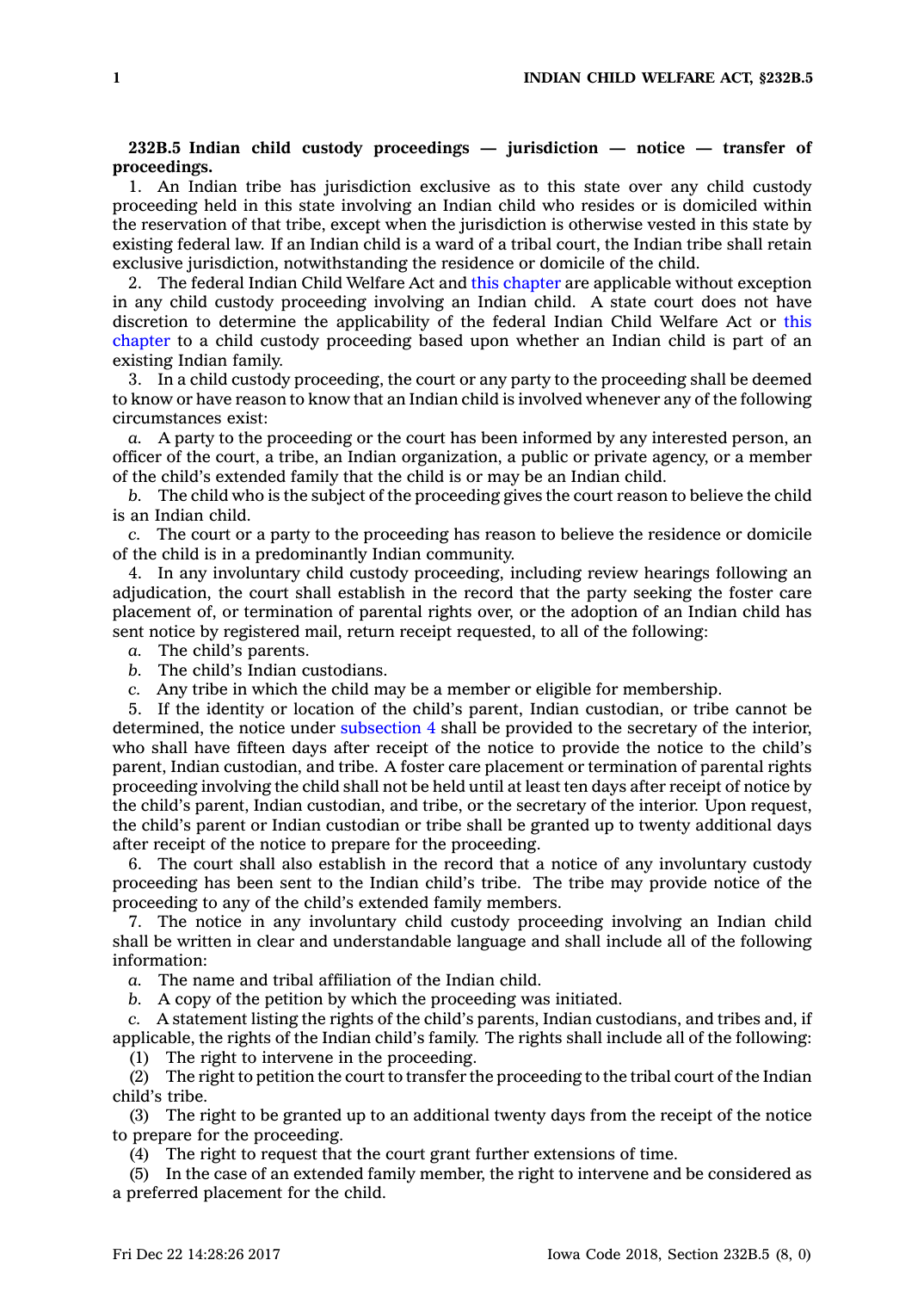## **§232B.5, INDIAN CHILD WELFARE ACT 2**

*d.* A statement of the potential legal consequences of an adjudication on the future custodial rights of the child's parents or Indian custodians.

*e.* A statement that if the parents or Indian custodians are unable to afford counsel in an involuntary proceeding, counsel will be appointed to represent the parents or custodians.

*f.* A statement that the court may appoint counsel for the child upon <sup>a</sup> finding that the appointment is in the best interest of the child.

*g.* A statement that the information contained in the notice, petition, pleading, and other court documents is confidential.

*h.* A statement that the child's tribe may provide notice of the proceeding to any of the child's extended family members along with copies of other related documents.

8. In <sup>a</sup> voluntary child custody proceeding involving an Indian child, including but not limited to <sup>a</sup> review hearing, the court shall establish in the record that the party seeking the foster care placement of, termination of parental rights to, or the permanent placement of, an Indian child has sent notice at least ten days prior to the hearing by registered mail, return receipt requested, to all of the following:

*a.* The child's parents, except for <sup>a</sup> parent whose parental rights have been terminated.

*b.* The child's Indian custodians, except for <sup>a</sup> custodian whose parental or Indian custodian rights have been terminated.

*c.* Any tribe in which the child may be <sup>a</sup> member or eligible for membership.

9. The notice in <sup>a</sup> voluntary child custody proceeding involving an Indian child shall be written in clear and understandable language and shall include all of the following information:

*a.* The name and tribal affiliation of the child.

*b.* A copy of the petition by which the proceeding was initiated.

*c.* A statement listing the rights of the child's parents, Indian custodians, Indian tribe or tribes, and, if applicable, extended family members. The rights shall include all of the following:

(1) The right to intervene in the proceeding.

(2) The right to petition the court to transfer <sup>a</sup> foster care placement or termination of parental rights proceeding to the tribal court of the Indian child's tribe.

(3) In the case of extended family members, the right to intervene and be considered as <sup>a</sup> preferred placement for the child.

*d.* A statement that the information contained in the notice, petition, pleading, and any other court document shall be kept confidential.

*e.* A statement that the child's tribe may provide notice of the proceeding to any of the child's extended family members along with copies of other related documents.

10. Unless either of an Indian child's parents objects, in any child custody proceeding involving an Indian child who is not domiciled or residing within the jurisdiction of the Indian child's tribe, the court shall transfer the proceeding to the jurisdiction of the Indian child's tribe, upon the petition of any of the following persons:

*a.* Either of the child's parents.

*b.* The child's Indian custodian.

*c.* The child's tribe.

11. Notwithstanding entry of an objection to <sup>a</sup> transfer of proceedings as described in [subsection](https://www.legis.iowa.gov/docs/code/232B.5.pdf) 10, the court shall reject any objection that is inconsistent with the purposes of this [chapter](https://www.legis.iowa.gov/docs/code//232B.pdf), including but not limited to any objection that would prevent maintaining the vital relationship between Indian tribes and the tribes' children and would interfere with the policy that the best interest of an Indian child require that the child be placed in <sup>a</sup> foster or adoptive home that reflects the unique values of Indian culture.

12. A transfer of proceedings under [subsection](https://www.legis.iowa.gov/docs/code/232B.5.pdf) 10 may be declined by the tribal court of the Indian child's tribe. If the tribal court declines to assume jurisdiction, the state court shall reassume jurisdiction and shall apply all of the following in any proceeding:

*a.* The requirements of the federal Indian Child Welfare Act.

*b.* This [chapter](https://www.legis.iowa.gov/docs/code//232B.pdf).

*c.* The applicable provisions of any agreement between the Indian child's tribe and the state concerning the welfare, care, and custody of Indian children.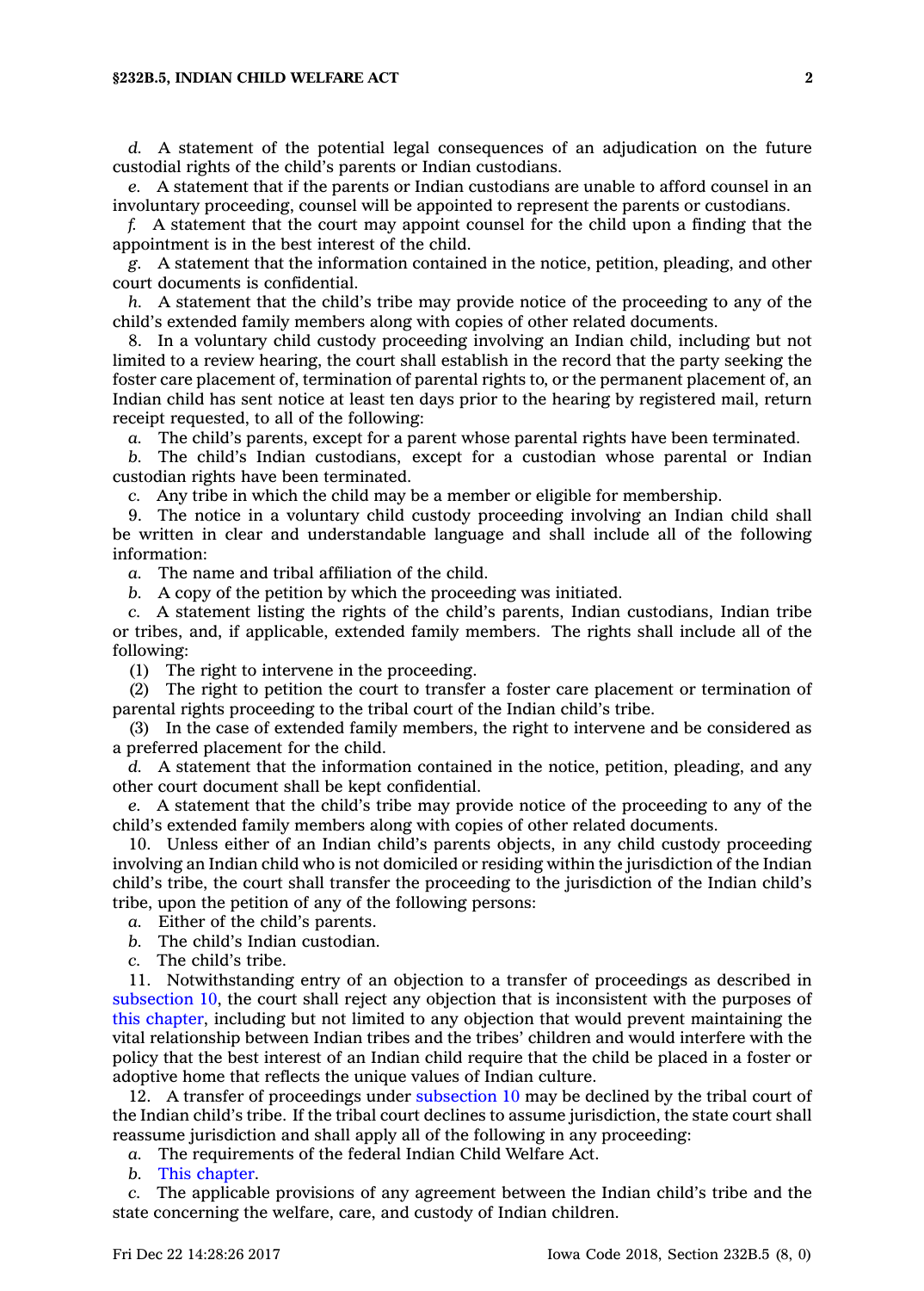13. If <sup>a</sup> petition to transfer proceedings as described in [subsection](https://www.legis.iowa.gov/docs/code/232B.5.pdf) 10 is filed, the court shall find good cause to deny the petition only if one or more of the following circumstances are shown to exist:

*a.* The tribal court of the child's tribe declines the transfer of jurisdiction.

*b.* The tribal court does not have subject matter jurisdiction under the laws of the tribe or federal law.

*c.* Circumstances exist in which the evidence necessary to decide the case cannot be presented in the tribal court without undue hardship to the parties or the witnesses, and the tribal court is unable to mitigate the hardship by making arrangements to receive and consider the evidence or testimony by use of remote communication, by hearing the evidence or testimony at <sup>a</sup> location convenient to the parties or witnesses, or by use of other means permitted in the tribal court's rules of evidence or discovery.

*d.* An objection to the transfer is entered in accordance with [subsection](https://www.legis.iowa.gov/docs/code/232B.5.pdf) 10.

14. The Indian child's tribe or tribes and Indian custodian have the right to intervene at any point in any foster care placement or termination of parental rights proceeding involving the child. The Indian child's tribe shall also have the right to intervene at any point in any adoption proceeding involving the child. Any member of the Indian child's family may intervene in an adoption proceeding involving the child for the purpose of petitioning the court for the adoptive placement of the child in accordance with the order of preference provided for in this [chapter](https://www.legis.iowa.gov/docs/code//232B.pdf).

15. The state shall give full faith and credit to the public acts, records, judicial proceedings, and judgments of any Indian tribe applicable to the Indian child custody proceedings.

16. In any proceeding in which the court determines indigency of the Indian child's parent or Indian custodian, the parent or Indian custodian shall have the right to court-appointed counsel in any removal, placement, or termination of parental rights. The child shall also have the right to court-appointed counsel in any removal, placement, termination of parental rights, or other permanency proceedings.

17. Each party to <sup>a</sup> foster care placement or termination of parental rights proceeding involving an Indian child shall have the right to examine all reports or other documents filed with the court upon which any decision with respect to the proceeding may be based.

18. Any person or court involved in the foster care, preadoptive placement, or adoptive placement of an Indian child shall use the services of the Indian child's tribe or tribes, whenever available through the tribe or tribes, in seeking to secure placement within the order of placement preference established in [section](https://www.legis.iowa.gov/docs/code/232B.9.pdf) 232B.9 and in the supervision of the placement.

19. A party seeking an involuntary foster care placement of or termination of parental rights over an Indian child shall provide evidence to the court that active efforts have been made to provide remedial services and rehabilitative programs designed to prevent the breakup of the Indian family and that these efforts have proved unsuccessful. The court shall not order the placement or termination, unless the evidence of active efforts shows there has been <sup>a</sup> vigorous and concerted level of casework beyond the level that typically constitutes reasonable efforts as defined in [sections](https://www.legis.iowa.gov/docs/code/232.57.pdf) 232.57 and [232.102](https://www.legis.iowa.gov/docs/code/232.102.pdf). Reasonable efforts shall not be construed to be active efforts. The active efforts must be made in <sup>a</sup> manner that takes into account the prevailing social and cultural values, conditions, and way of life of the Indian child's tribe. Active efforts shall utilize the available resources of the Indian child's extended family, tribe, tribal and other Indian social service agencies, and individual Indian caregivers. Active efforts shall include but are not limited to all of the following:

*a.* A request to the Indian child's tribe to convene traditional and customary support and resolution actions or services.

*b.* Identification and participation of tribally designated representatives at the earliest point.

*c.* Consultation with extended family members to identify family structure and family support services that may be provided by extended family members.

*d.* Frequent visitation in the Indian child's home and the homes of the child's extended family members.

*e.* Exhaustion of all tribally appropriate family preservation alternatives.